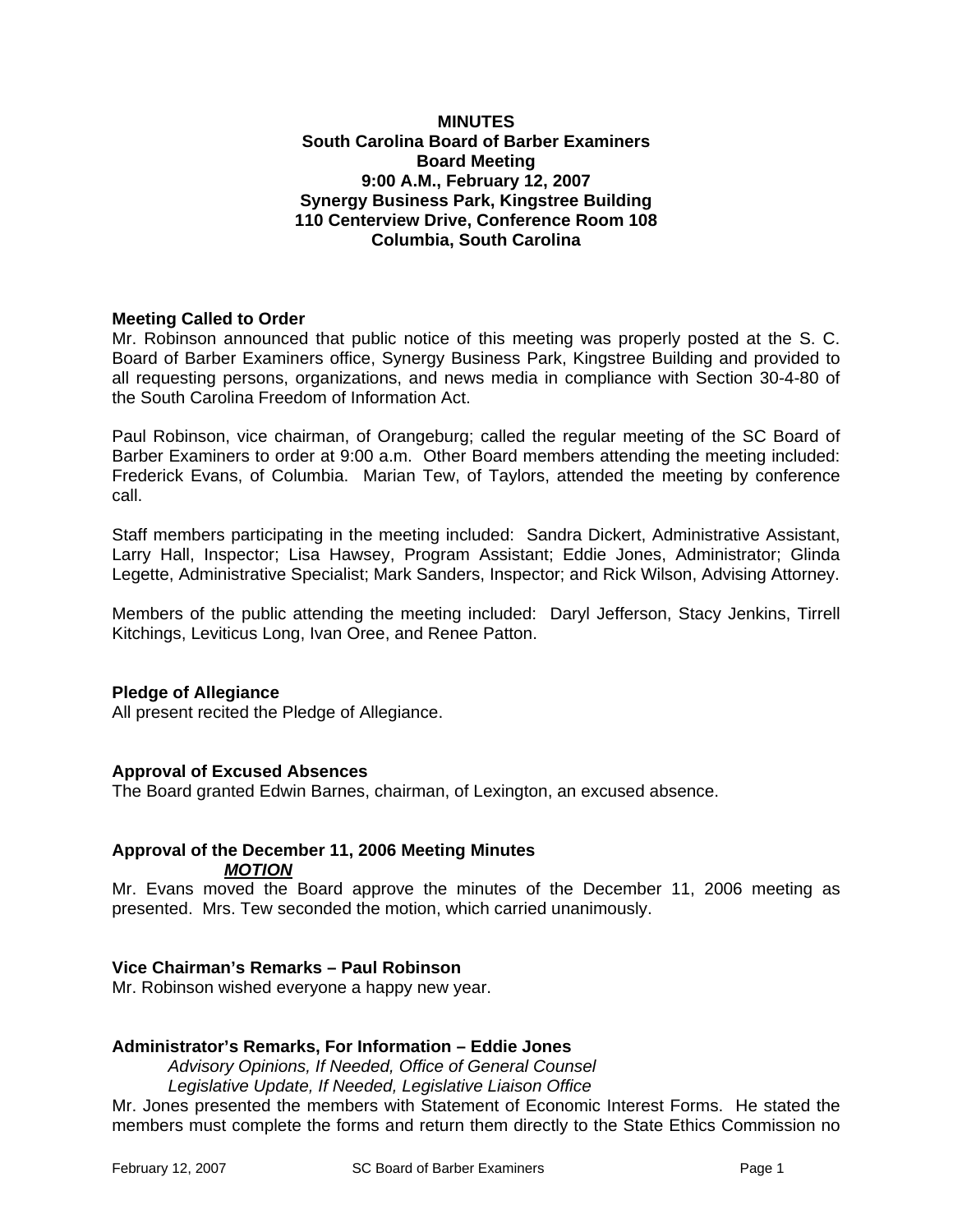later than April 16, 2007. He noted any member submitting the form after April 16, 2007 would face a \$100 per day penalty. He went on to say a Statement of Economic Interest Form has been mailed to Mr. Barnes and a form would be mailed to Mrs. Tew.

Mr. Robinson stated he attended a subcommittee hearing in regard to Bill H3334. He further stated this bill adds hair extensions to the definition of braiding. He went on to say he informed the committee the Board opposes this bill.

Mr. Jones stated the bill has passed the third reading from the House of Representatives and will now go before the Senate. Mr. Robinson asked Mr. Jones what action the Board could take, other than contacting their legislators, to prevent the bill from passing. Mr. Jones replied he knew of no other way other than for the members to contact legislators.

### *Inspection Report – Ronnie Blackmon*

Mr. Mark Sanders, Inspector, briefed the Board on the inspection report. He noted that 76 inspections were conducted in November 2006, 43 inspections were conducted in December 2006 and a total of 421 inspections have been conducted since July 2006.

 *Approval of DRC Report – Ronnie Blackmon*  The Board reviewed the December 11, 2006 DRC report.

## *MOTION*

Dr. Evans moved the Board accept the inspection report and the December 11, 2006 DRC report as presented. Mrs. Tew seconded the motion, which carried unanimously.

## **Unfinished Business**

Mr. Robinson asked Mr. Jones if the change of location for the practical exam has been completed. Mr. Jones replied affirmatively and stated one exam has been given at the new location. He went on to say that, although he was not present at the exam, there have been no complaints.

### **New Business**

1. Approval of Licensure by Examination Applications

*a. Leroy Freddie Jackson* 

Leroy Freddie Jackson was issued an apprentice license and placed on probation until November 2007. On February 7, 2007 the Board received a criminal history report provided by the State Law Enforcement Division (SLED) in regard to Mr. Jackson. The criminal history report showed Mr. Jackson had been arrested on two occasions since he had appeared before the Board. In a letter dated February 7, 2007 Mr. Jackson was requested to appear before the Board during the February 12, 2007 meeting to discuss the updated criminal history report.

Mr. Jackson did not appear during the February 12, 2007 meeting.

## *MOTION*

Dr. Evans made a motion, seconded by Mrs. Tew and unanimously carried, that the Board discuss this matter in executive session.

*b. Tirrell K. Kitchings*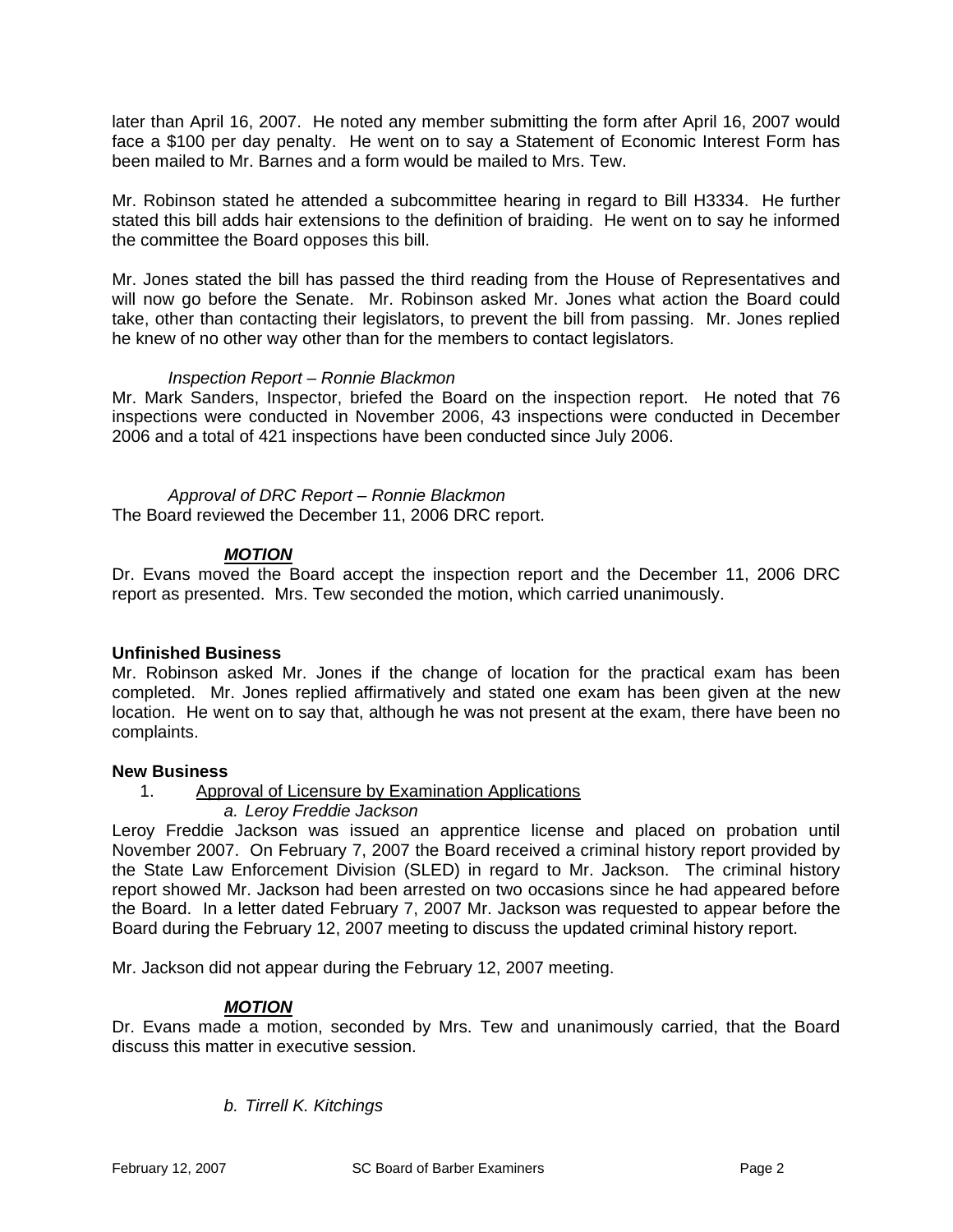The Board received an application for examination dated January 31, 2007 from PCS in regard to Tirrell K. Kitchings who has applied to take the registered barber practical examination. Since Mr. Kitchings answered yes to the question asking, "Have you been found guilty or entered a plea of nolo contendere for any crime in this or any other state?" neither PCS nor staff could process the application without the Board's approval. In a letter dated February 2, 2007 Mr. Kitchings was informed he was scheduled to appear before the Board during the February 12, 2007 meeting to answer questions in reference to his criminal history report.

Tirrell Kitchings appeared before the Board at this time. Mr. Kitchings stated he received an apprentice license in 1998 and received his OJT hours under his grandfather. He went on to say in 2000 he was convicted and sentenced to serve time in federal prison for conspiracy to possess cocaine. He said he was released from prison on November 15, 2006. He continued by saying he is now at a federal halfway house until May 15, 2007 and will then serve federal supervised release for five years. He stated none of the criminal activity took place near a school.

### *MOTION*

Dr. Evans moved the Board discuss this matter in executive session. Following a brief discussion Dr. Evans withdrew this motion.

### *MOTION*

Dr. Evans made a motion, seconded by Mrs. Tew and unanimously carried, that the Board grant Mr. Kitchings the opportunity to take the exam, upon successful completion, that he be licensed with his license placed on probation for five years to run concurrent with the federal supervised release and that during that time he provide the Board with a SLED Report, at his own expense, on an annual basis.

## *c. Leviticus Long*

On December 14, 2006 the Board received an application for examination from PCS in regard to Leviticus Long, who has applied to take the registered barber theory and practical examinations. Since Mr. Long answered yes to the question asking, "Have you been found guilty or entered a plea of nolo contendere for any crime in this or any other state?" neither PCS nor staff could process the application without the Board's approval. In a letter dated February 6, 2007 Mr. Long was informed he was scheduled to appear before the Board during the February 12, 2007 meeting to answer questions in reference to his criminal history report.

Leviticus Long appeared before the Board at this time. Mr. Long stated he began OJT at the Contemporary Hair Care and he last worked in 2001 at Duke's Barber Shop. He went on to say his last permit expired in December 2006. He is not on probation or parole. He believes he was last arrested in 2002.

Dr. Evans stated it appears Mr. Long was last arrested in 2001 with one year suspended with probation and one year credit, jail time one month.

Mr. Long stated he was not sentenced to serve time in jail and that the whole matter was suspended upon payment of fines, money due to the probation office. He is not currently serving on probation and that none of the activities for which he was arrested occurred near a school or a barbershop.

## *MOTION*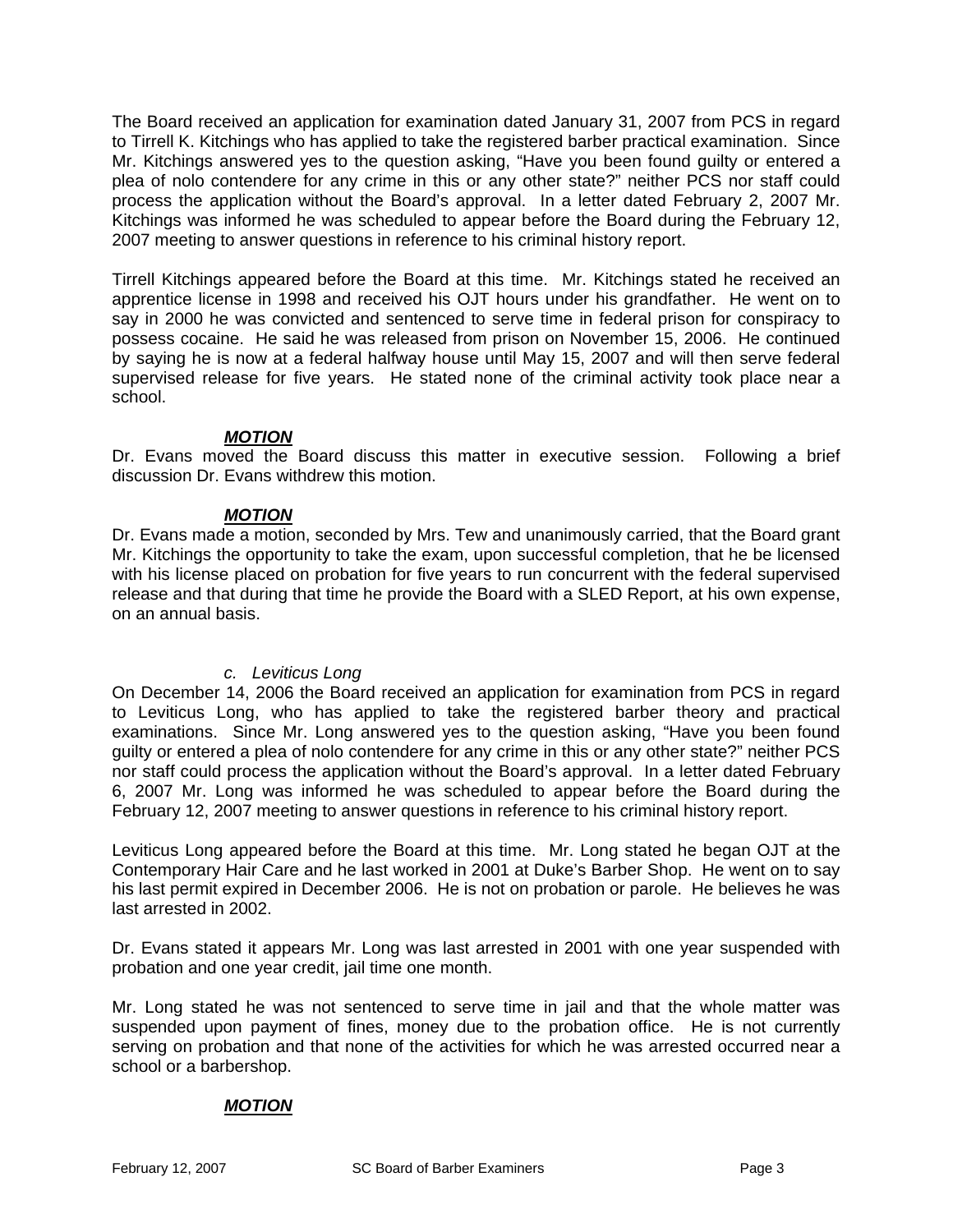Dr. Evans moved the Board grant Mr. Long the opportunity to take the exam, upon successful completion be granted licensure to be placed in probation for one year during which time he provide the Board with a SLED Report at his own expense. Mrs. Tew seconded the motion, which carried unanimously.

### *d. Ivan Michael Oree*

On December 7, 2006 the Board received an application for examination from PCS in regard to Ivan Michael Oree. Mr. Oree has applied to take the registered barber theory and practical examinations. Since Mr. Oree answered yes to the question asking, "Have you been found guilty or entered a plea of nolo contendere for any crime in this or any other state?" neither PCS nor staff could process the application without the Board's approval. In a letter dated January 4, 2007 Mr. Oree was informed he was scheduled to appear before the Board during the February 12, 2007 meeting to answer questions in reference to his criminal history report.

Ivan Michael Oree appeared before the Board at this time. Mr. Oree stated he is not currently serving time on probation or parole. He was last arrested in November 2006 for simple assault. None of the activities involving his arrests occurred near a barbershop.

## *MOTION*

Dr. Evans made a motion, seconded by Mrs. Tew and unanimously carried, that the Board granted permission Mr. Oree to take the exam, upon successful completion that he be granted a license which is to be placed on probation for one year and that he submit a SLED report at his own expense at the end of that year.

## *e. Orestes Verge*

On December 18, 2006 the Board received an application for examination from PCS in regard to Orestes Verge, who has applied to take the master hair care practical examination. Since Mr. Verge answered yes to the question asking, "Have you been found guilty or entered a plea of nolo contendere for any crime in this or any other state?" neither PCS nor staff could process the application without the Board's approval. Mr. Verge was arrested for entering a bank with the intent to steal. In a letter dated February 6, 2007 Mr. Verge was informed he was scheduled to appear before the Board during the February 12, 2007 meeting to answer questions in reference to his criminal history report.

Orestes Verge appeared before the Board at this time. Mr. Verge stated he was only arrested once. He would like to upgrade his apprentice license to a registered barber license.

Dr. Evans asked Mr. Jones if the hours Mr. Verge received while he was incarcerated in Colorado applicable to the hours required for training in South Carolina. Mr. Jones stated he believes the hours are applicable based on what he has reviewed; however, he would like to discuss this matter in executive session.

## *MOTION*

Dr. Evans moved the Board discuss Mr. Verge's application in executive session. Mrs. Tew seconded the motion, which carried unanimously.

## *f. Tremayne V. Young*

On November 30, 2006 the Board received an application for examination from PCS in regard to Tremayne V. Young, who is applying to take the registered barber theory and practical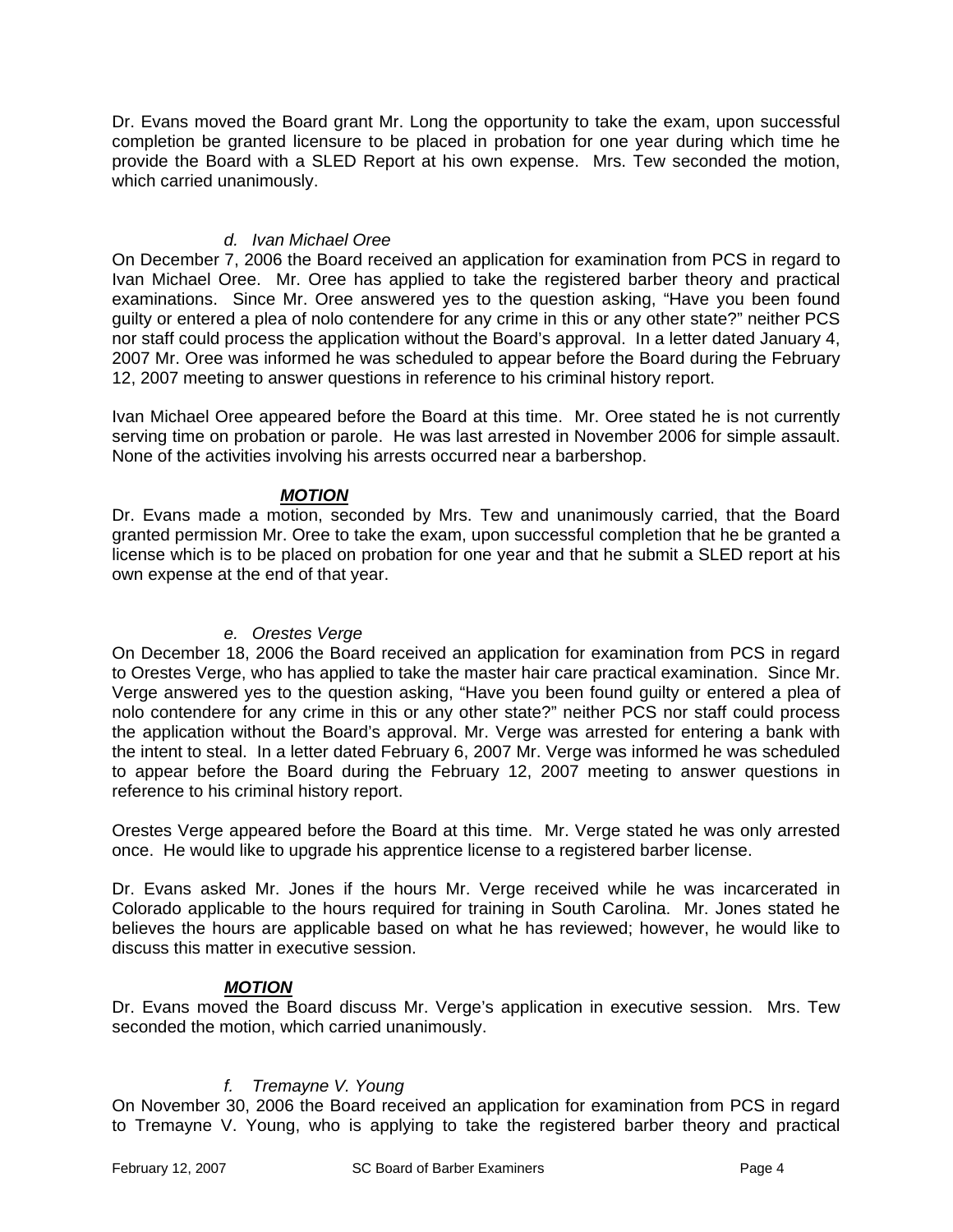examinations. Since Mr. Young answered yes to the question asking, "Have you been found guilty or entered a plea of nolo contendere for any crime in this or any other state?" neither PCS nor staff could process the application without the Board's approval. In a letter dated January 4, 2007 Mr. Young was informed he was scheduled to appear before the Board during the February 12, 2007 meeting to answer questions in reference to his criminal history report.

Tremayne V. Young did not appear before the Board at this meeting.

## 2. Approval of Reciprocity Application

## *a. Gerlando Scala*

On January 8, 2007 the Board received a registered barber/master hair care reciprocity application from Gerlando Scala. Mr. Scala has been licensed by the New York Board of Barber Examiners since September 27, 1999. In a letter dated January 17, 2007 Mr. Scala was informed he was scheduled to appear before the Board during the February 12, 2007 meeting.

Gerlando Scala appeared before the Board at this time. He stated he is requesting the Board's approval of his application to move from New York. He went on to say there is an issue in regard to his eighth grade education, whereas South Carolina requires a ninth grade education.

## *MOTION*

Dr. Evans moved the Board discuss this matter in executive session. Mrs. Tew seconded the motion, which carried unanimously.

# 3. Approval of Hair Braiding Instructor/Workshop

*a. Anthena R. Brown* 

In a memo dated January 23, 2007 Anthena R. Brown stated she is seeking the Board's approval of a hair braiding class. In a letter dated February 7, 2007 Ms. Brown was informed she was scheduled to appear before the Board during the February 12, 2007 meeting.

Anthena Brown did not appear during the February 12, 2007 meeting.

## 4. Approval of Third Student Permit

## *a. Daryl Jefferson*

On January 28, 2007 the Board received a request from Daryl Jefferson seeking the Board's approval of a third student permit.

Daryl Jefferson appeared before the Board at this time. Mr. Jefferson stated he needs 50 hours to complete his training. He further stated his first OJT permit was under Willie Woods and his second permit was granted to work under Alphonso Jefferson. He went on to say he is going back to train under Willie Woods.

## *MOTION*

Dr. Evans moved the Board approve Mr. Jefferson for a third student permit. Mrs. Tew seconded the motion, which carried unanimously.

*b. Stacy Jenkins*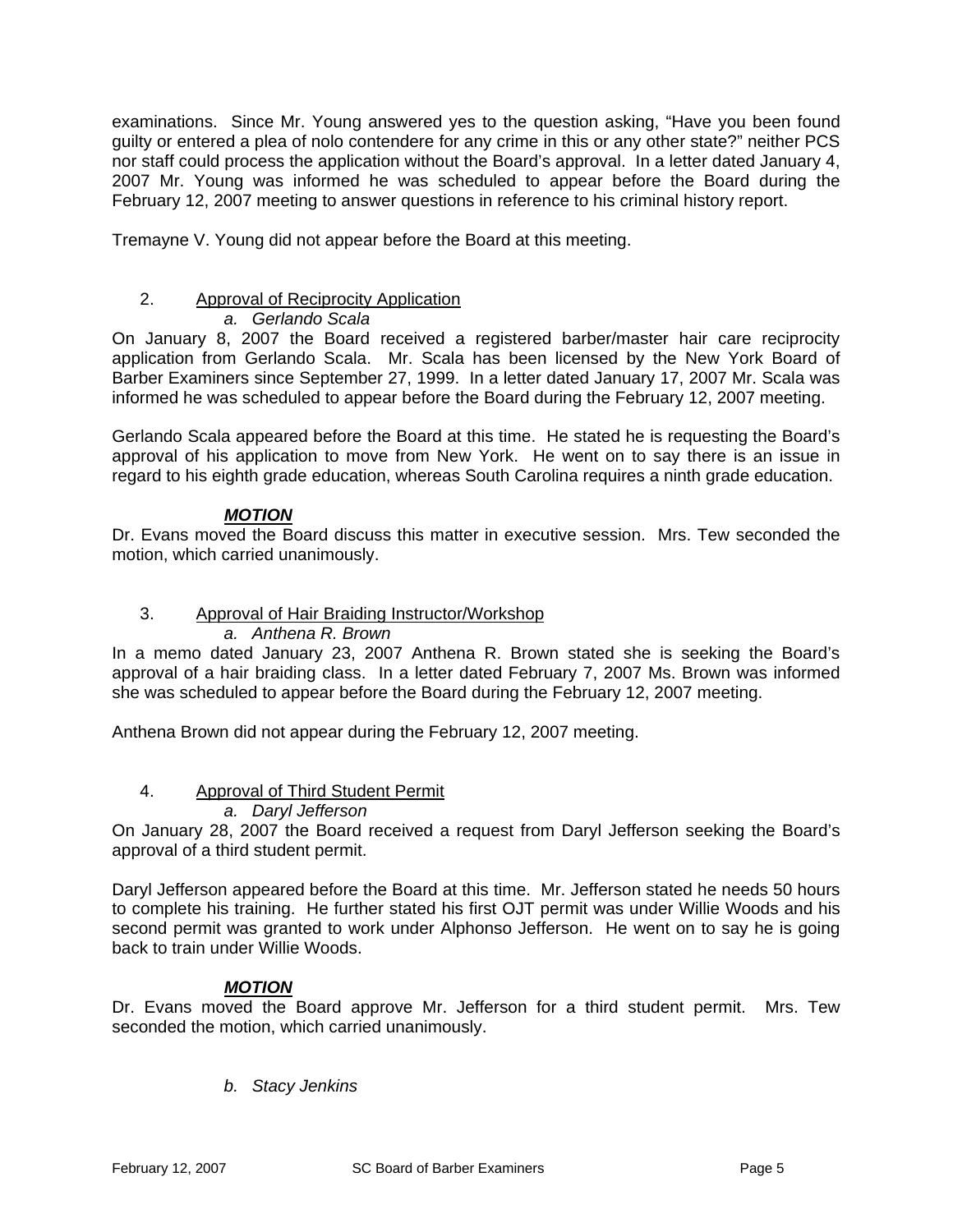On January 24, 2007 the Board received a letter from Stacy Jenkins seeking the Board's approval of a third student permit. He attends the barber training program at Denmark Technical College.

Stacy Jenkins appeared before the Board at this time. He stated Leroy Ruff and Dale Davis are the program's instructors. He further stated he needs 336 hours to complete his training. He went on to say he is currently enrolled at Denmark Technical College and has completed the barber classes, but has not completed his hours of training.

## *MOTION*

Dr. Evans made a motion, seconded by Mrs. Tew and unanimously carried, the Board grant Mr. Jenkins a third student permit.

### 5. Approval of New Barber School

### *a. Bryant's Barber Academy – Adam Bryant*

On February 6, 2007 the Board received a barber school application from Adam Bryant, owner of Bryant's Barber Academy. This school would be located in Anderson, South Carolina.

Adam Bryant did not appear at the February 12, 2007 meeting.

### **Public Comments**

There were no public comments made during the February 12, 2007 meeting.

## **Executive Session**

### *MOTION*

Dr. Evans moved the Board enter executive session to seek legal counsel. Mrs. Tew seconded the motion, which carried unanimously.

## **Return to Public Session**

### *MOTION*

Dr. Evans moved the Board return to public session. Mrs. Tew seconded the motion, which carried unanimously.

Mr. Robinson noted that no motions were offered or made during executive session.

## *Leroy Freddie Jackson*

### *MOTION*

Dr. Evans made a motion, seconded by Mrs. Tew and unanimously carried, that the Board suspend Mr. Jackson's license until such time as he appears before the Board at which time the Board will review his violation of his probation.

## *Gerlando Scala*

## *MOTION*

Dr. Evans moved the Board grant licensure by reciprocity to Mr. Scala. Mrs. Tew seconded the motion, which carried unanimously,

### *Orestes Verge*